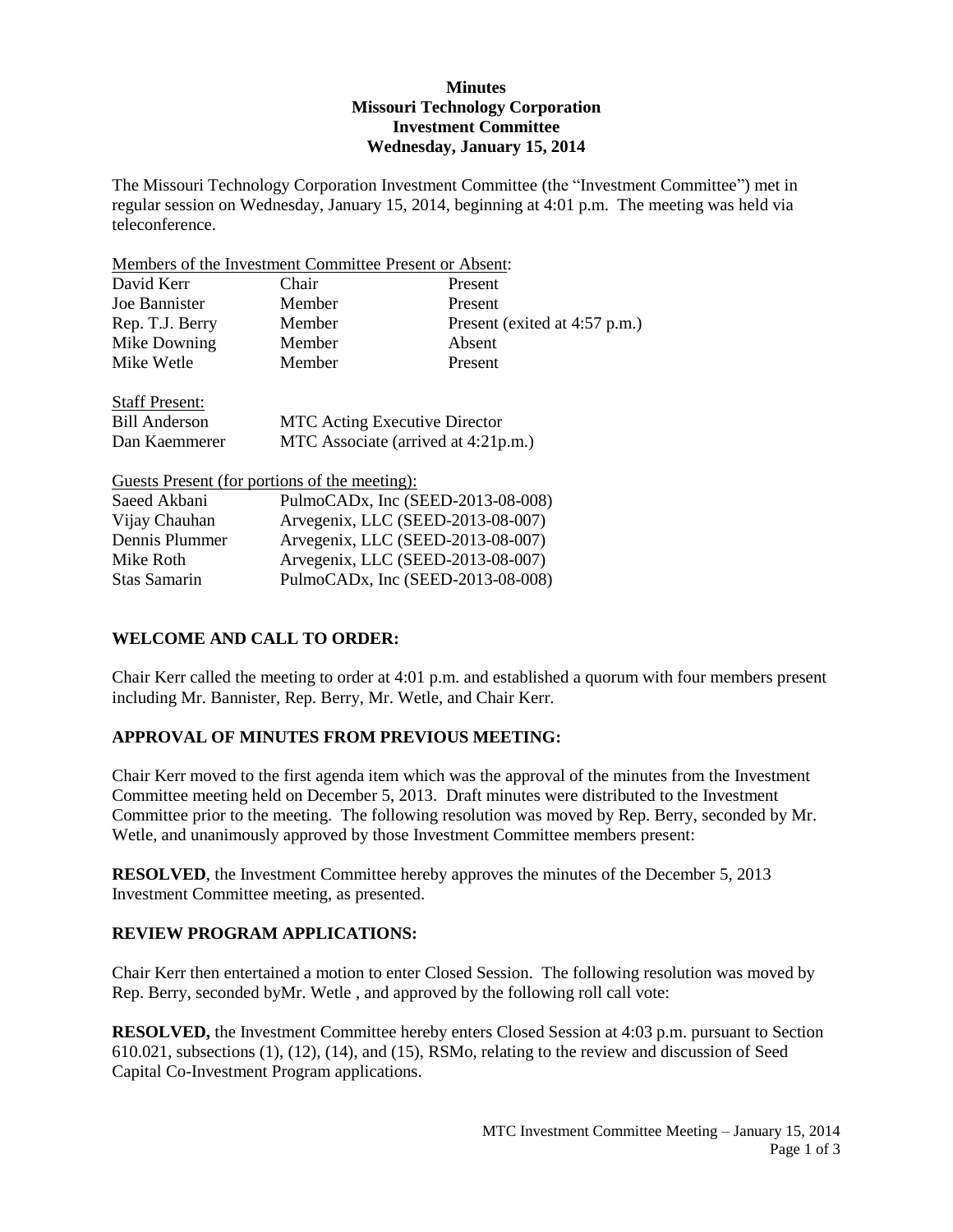| Mr. Bannister | aye |
|---------------|-----|
| Rep. Berry    | aye |
| Mr. Wetle     | aye |
| Chair Kerr    | aye |

After a discussion confined to the matters stated above by those present, the following resolution was moved by Rep. Berry, seconded by Mr. Wetle, and approved by a roll call vote:

**RESOLVED**, the Investment Committee hereby reconvenes from Closed Session at 4:50 p.m.

| Mr. Bannister | aye |
|---------------|-----|
| Rep. Berry    | aye |
| Mr. Wetle     | aye |
| Chair Kerr    | aye |

Upon exiting Closed Session, after a discussion confined to the matters stated above, Chair Kerr reported that the Investment Committee took no action during Closed Session. The Investment Committee continued its discussion in Open Session.

The following resolution was moved by Rep. Berry, seconded by Chair Kerr, and unanimously approved by those Investment Committee members present:

**RESOLVED**, the Investment Committee hereby recommends to the MTC Board the approval of Seed Capital Co-Investment Program application subject to satisfying the ordinary program contingencies and other contingencies as noted: SEED-2013-08-008 (PulmoCADx, Inc.) in the amount of \$150,000 subject to achieving a 2:1 matching investment.

The following resolutions were moved by Mr. Wetle, seconded by Mr. Berry, and unanimously approved by those Investment Committee members present:

**RESOLVED**, the Investment Committee hereby recommends to the MTC Board the approval of Seed Capital Co-Investment Program application subject to satisfying the ordinary program contingencies: SEED-2013-08-007 (Arvegenix, LLC) in the amount of \$250,000 subject to resolution of applicant's pending litigation to the satisfiaction of MTC in its sole discretion.

#### **REVIEW INNOVATION CENTER PERFORMANCE FUNDING:**

Director Anderson presented the methodology and recommendations for performance-based funding for innovation centers for FY2014. He stated that the method of determining the performance allocations was based on performance against each center's self-determined prior year benchmarks and the proportion of overall economic impact achieved by each center. Each center also submitted a use-offunds proposal. Director Anderson also stated that any performance-based funding awarded to the Innovation Centers will be subject to a cash matching reqirement of 50% which is higher than required in the Innovation Center base contracts.

After a discussion, the following resolution was moved by Mr. Bannister, seconded by Mr. Wetle, and unanimously approved by those Investment Committee members present:

**RESOLVED,** the Investment Committee hereby recommends to the MTC Board the approval of the FY2014 Innovation Center performance funding allocations as presented.